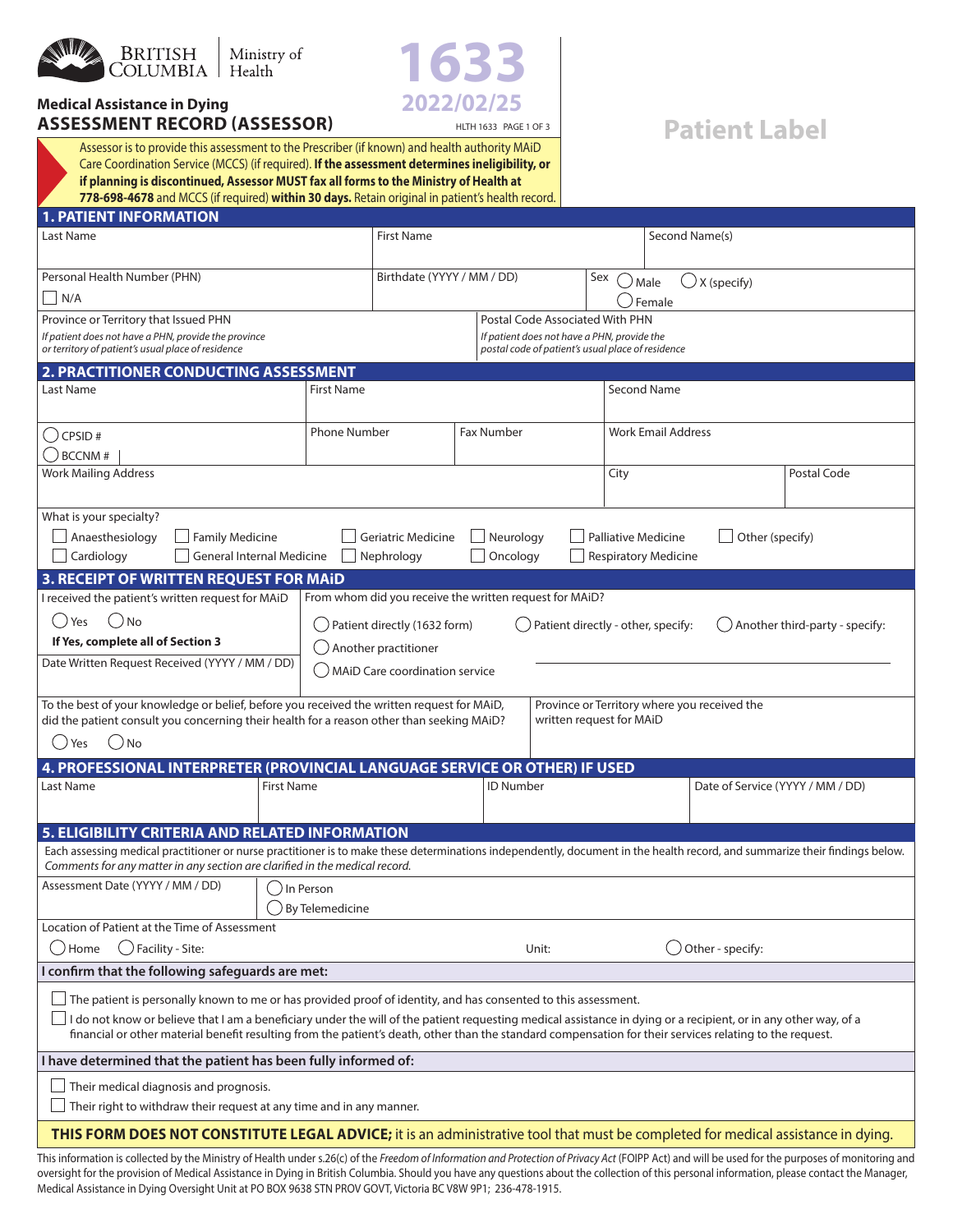## **Medical Assistance in Dying ASSESSMENT RECORD (ASSESSOR) Page 2 OF 3**

| Last Name of Patient |         |                       | <b>First Name of Patient</b>                                                                                                                                                                                                                                                                                                                                                                                                                                                                                                                                                                                                                                                                                                                                                                                                                                                                                                                                                                                                                                                                                                                               | Second Name(s) of Patient |
|----------------------|---------|-----------------------|------------------------------------------------------------------------------------------------------------------------------------------------------------------------------------------------------------------------------------------------------------------------------------------------------------------------------------------------------------------------------------------------------------------------------------------------------------------------------------------------------------------------------------------------------------------------------------------------------------------------------------------------------------------------------------------------------------------------------------------------------------------------------------------------------------------------------------------------------------------------------------------------------------------------------------------------------------------------------------------------------------------------------------------------------------------------------------------------------------------------------------------------------------|---------------------------|
|                      |         |                       | I have determined that the patient meets the following criteria to be eligible for medical assistance in dying:<br>If patient is ineligible based on one or more criteria, select "Did Not Assess" for any remaining criteria that are not assessed.                                                                                                                                                                                                                                                                                                                                                                                                                                                                                                                                                                                                                                                                                                                                                                                                                                                                                                       |                           |
| Yes                  | ) No    | <b>Did Not Assess</b> | Is the patient eligible for health services funded by a government in Canada? (Answer "Yes" if the patient would have been<br>eligible but for an applicable minimum waiting period of residence or waiting period.)                                                                                                                                                                                                                                                                                                                                                                                                                                                                                                                                                                                                                                                                                                                                                                                                                                                                                                                                       |                           |
| ( ) Yes              | ( ) No  | Did Not Assess        | Is the patient at least 18 years of age?                                                                                                                                                                                                                                                                                                                                                                                                                                                                                                                                                                                                                                                                                                                                                                                                                                                                                                                                                                                                                                                                                                                   |                           |
| ( )Yes               | ) No    | Did Not Assess        | Is the patient capable of making this health care decision?                                                                                                                                                                                                                                                                                                                                                                                                                                                                                                                                                                                                                                                                                                                                                                                                                                                                                                                                                                                                                                                                                                |                           |
| () Yes               | ) No    | ○ Did Not Assess      | Did the patient make a voluntary request for MAiD that, in particular, was not made as a result of external pressure?<br>If Yes, indicate why you are of this opinion (select all that apply):<br>Consultation with patient<br>Knowledge of patient from prior consultations or treatment for reasons other than MAiD<br>Consultation with other health or social service professionals<br>Consultation with family members or friends<br>Reviewed medical records<br>Other - Specify:                                                                                                                                                                                                                                                                                                                                                                                                                                                                                                                                                                                                                                                                     |                           |
| () Yes               | ( ) No  | Did Not Assess        | Did the patient give informed consent to receive MAiD after having been informed of the means that were available to<br>relieve their suffering, including palliative care?<br>Palliative care is an approach that improves the quality of life of patients and their families facing life threatening illnesses,<br>through the prevention and relief of pain and other physical symptoms, and psychological and spiritual suffering. It may be<br>provided in any setting, by specialists or by others who have been trained in the palliative approach to care.                                                                                                                                                                                                                                                                                                                                                                                                                                                                                                                                                                                         |                           |
| () Yes               | $()$ No | Did Not Assess        | Does the patient have a serious and incurable illness, disease or disability*?<br>* For the purpose of MAiD mental illness is not considered an illness, disease, or disability.<br>If Yes, indicate the illness, disease or disability (select all that apply):<br>Cancer - lung and bronchus<br>Cancer - breast<br>Cancer - colorectal<br>Cancer - pancreas<br>Cancer - prostate<br>Cancer - ovary<br>Cancer - hematologic<br>Cancer - other - specify below<br>Neurological condition - multiple sclerosis<br>Neurological condition - amyotrophic lateral sclerosis<br>Neurological condition - other (For stroke, select cardiovascular condition below) - specify below<br>Chronic respiratory disease (e.g., chronic obstructive pulmonary disease)<br>Cardio-vascular condition (e.g., congestive heart failure, stroke) - specify below<br>Other organ failure (e.g., end-stage renal disease)<br>Multiple co-morbidities - specify below<br>Other illness, disease or disability (e.g. Frailty with a clinical score or level of severity, etc.) - specify below<br>Additional Information Relevant to Patient's Illness, Disease, or Disability |                           |